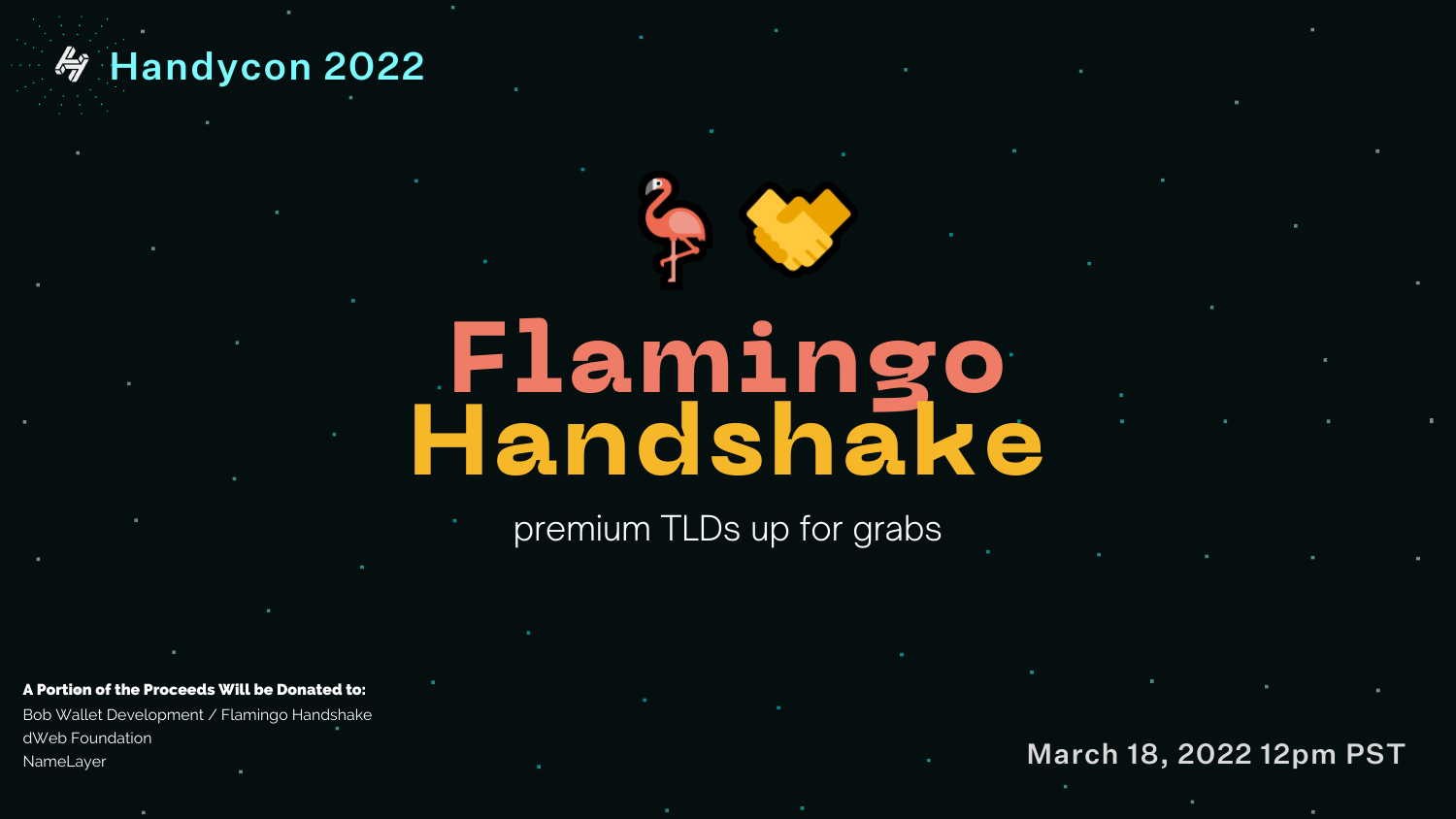1. All emoji TLD's are Real/IDNA with a valid and working punycode. 2. Submitted domain names are held in escrow by Namebase. 3. To participate as a bidder you must RSVP beforehand on: https://flamingohandshake.com 4. During the live auction, bids are placed in the chat. Failure to honor a winning bid will result in a ban for all future auctions. A minimum of 25% of each sale will be donated to the 5. chosen/selected HNS development fund.

# AUCTION INFORMATION AND RULES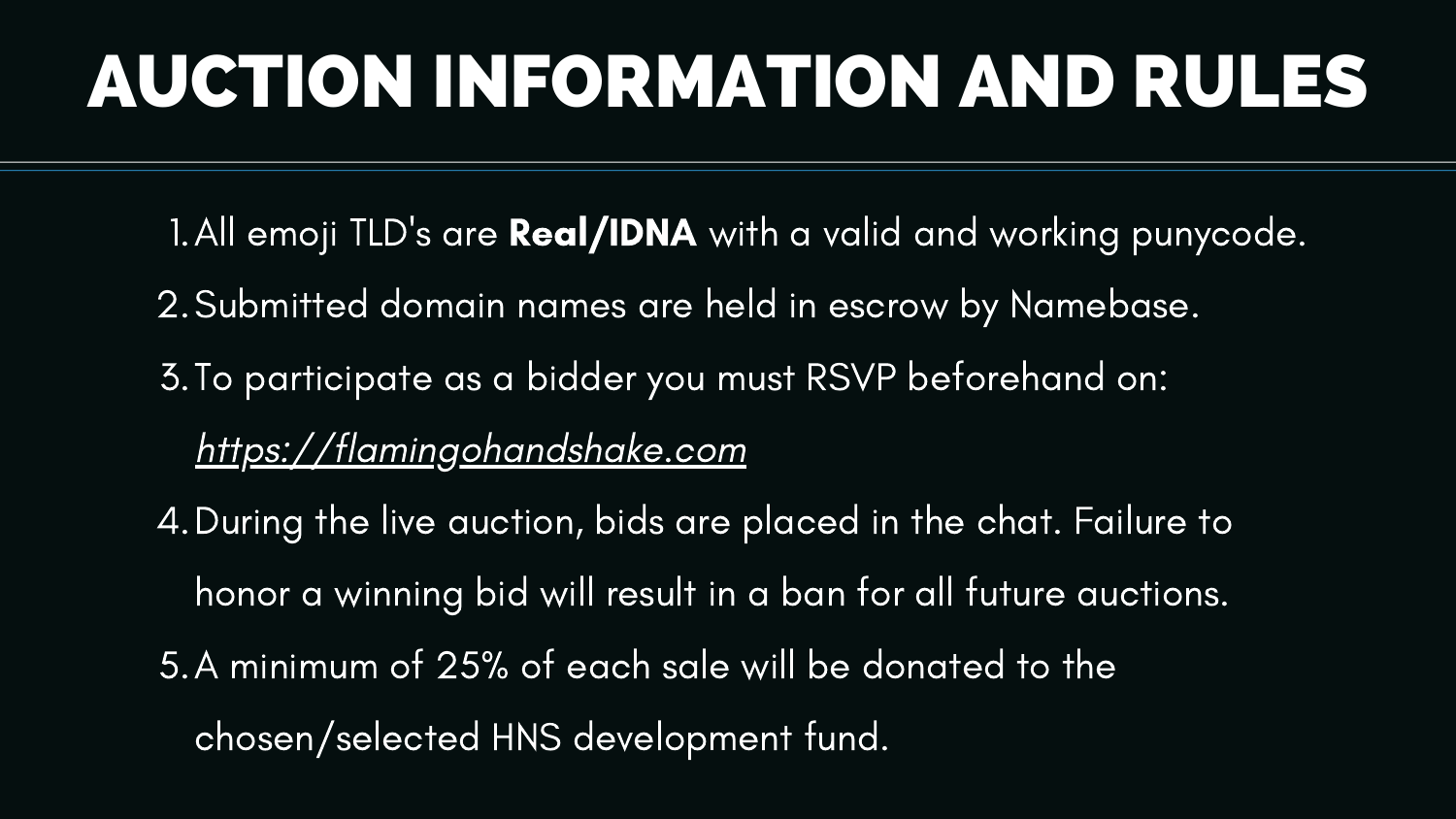# HOW TO READ THE AUCTION BOOKLET



**DOOR** 

#### punycode: xn--868h status: Real/IDNA codepoints: U+1F6AA

A door, as to the entrance of a room, house, or new opportunity. (We'll see ourselves out  $\Box$ ). Depicted in brown, as made of wood, with a gold handle. May represent literal doors and related concepts (e.g., rooms, houses) but often used figuratively (e.g., opening or closing metaphorical doors).

Microsoft's design features a step, as if a front door. Google's design previously featured a peephole. Door was approved as part of Unicode 6.0 in 2010 and added to Emoji 1.0 in 2015.

#### **Official Emoji Name**

**Punycode Verification Status Unicode Codepoints**

#### **Basic Description**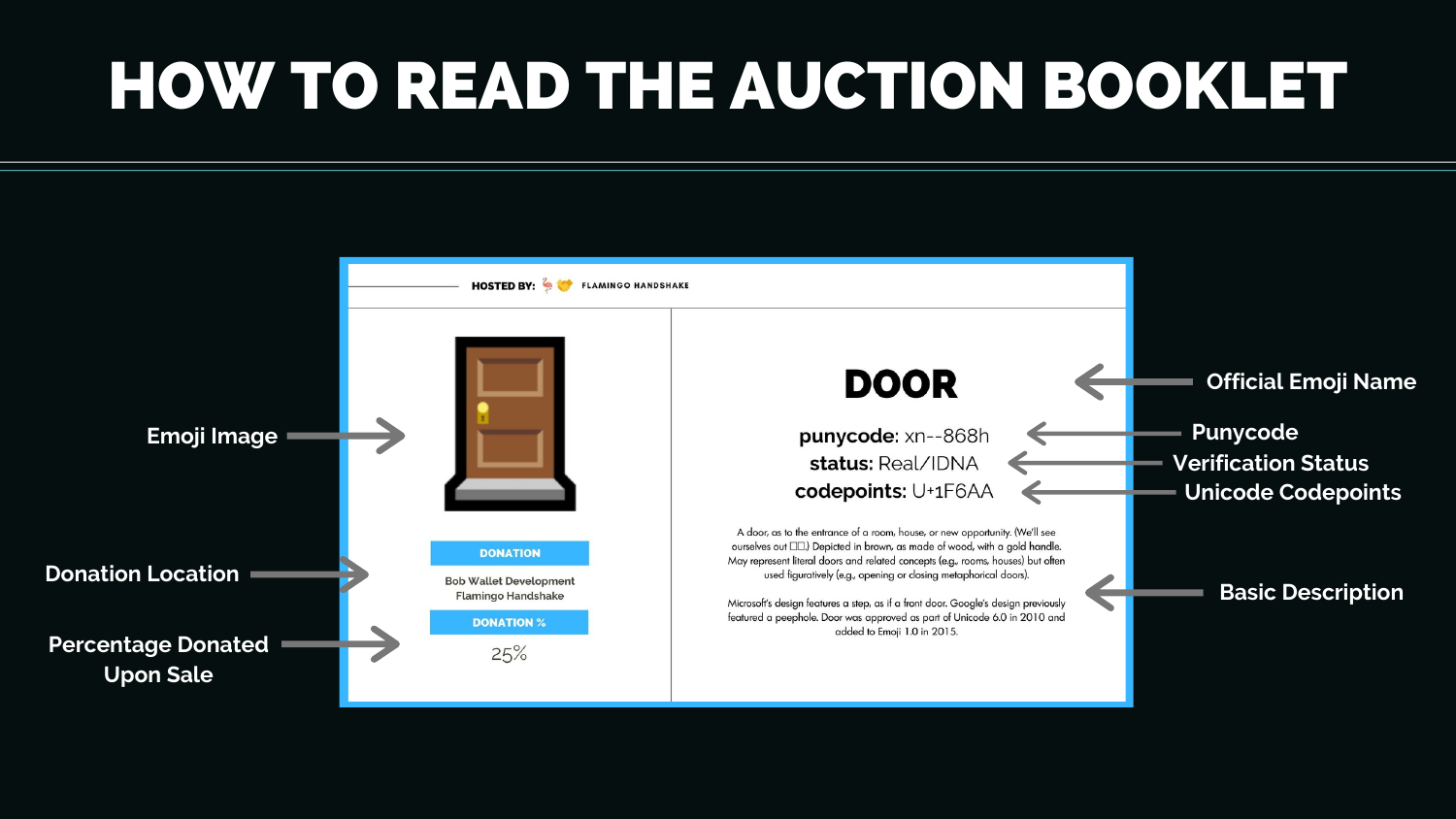**Flamingo Handshake Bob Wallet Development dWeb Foundation**

#### DONATION

### 5, 10, 10%



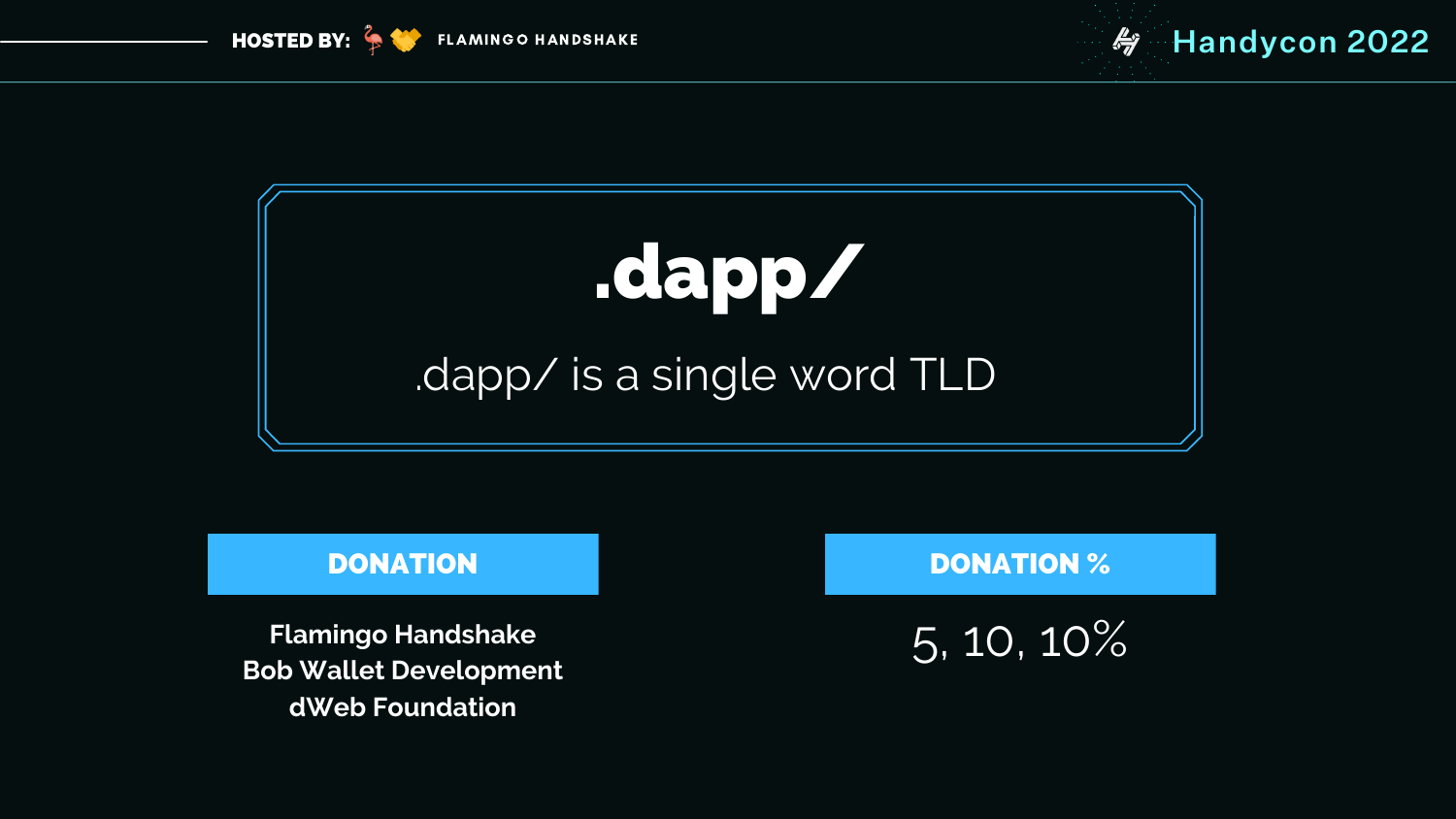

## CANADIAN SYLLABICS CARRIER KHE



#### **DONATION**

**punycode:** xn--9qe **status:** Real/IDNA

Canadian Syllabics Carrier Khe was approved as part of Unicode 3.0 in 1999.

FLAMINGO HANDSHAKE **handycon 2022** 

**Bob Wallet Development Flamingo Handshake**

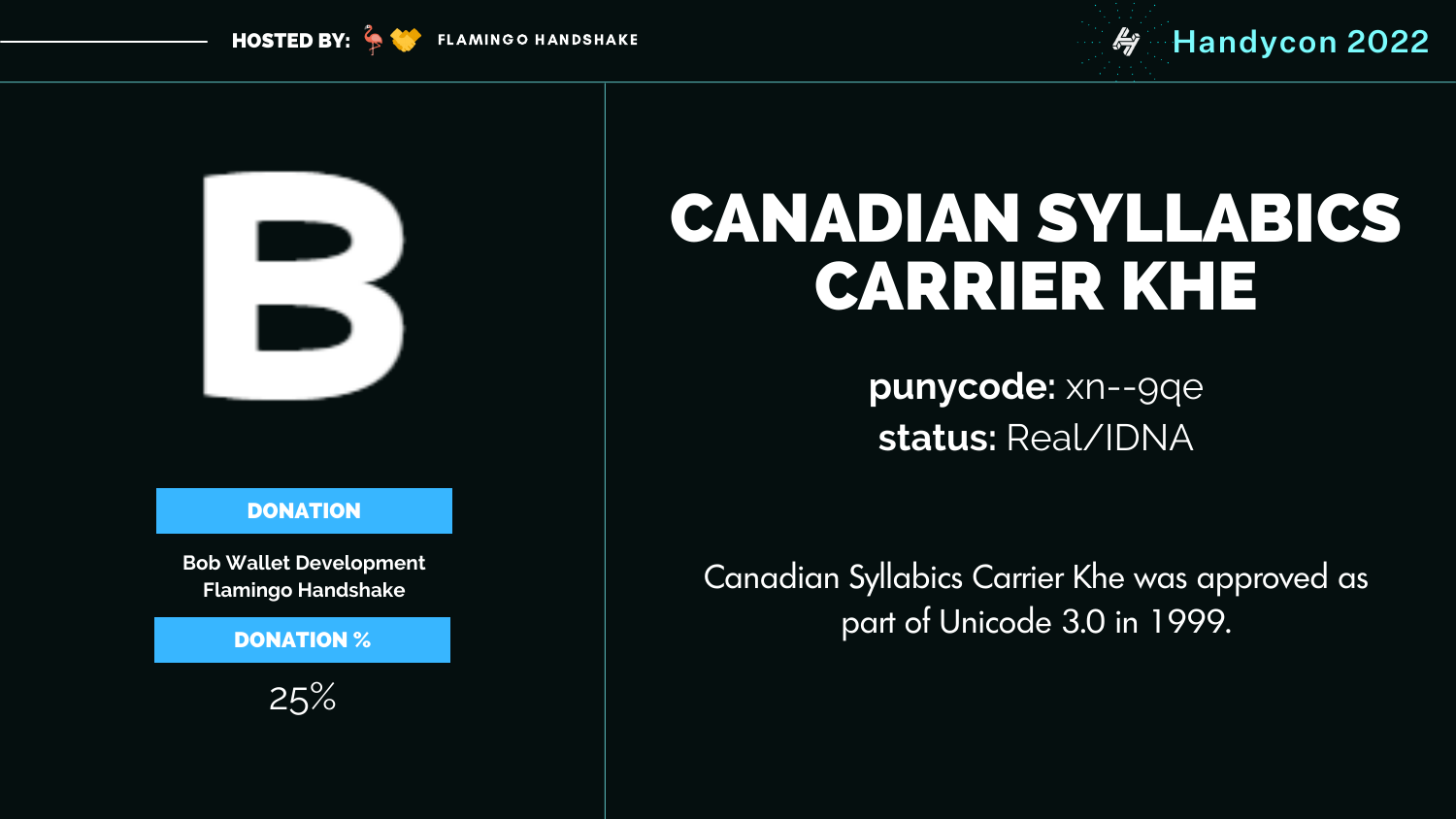

**HOSTED BY:**  $\rightarrow \bullet$ 

#### **DONATION**

## NEGATIVE SQUARED LATIN CAPITAL LETTER W

**punycode:** xn--n47h **status:** Real/IDNA

U+1F186 is the unicode hex value of the character Negative Squared Latin Capital Letter W.

### FLAMINGO HANDSHAKE **handycon 2022**

**Bob Wallet Development Flamingo Handshake**

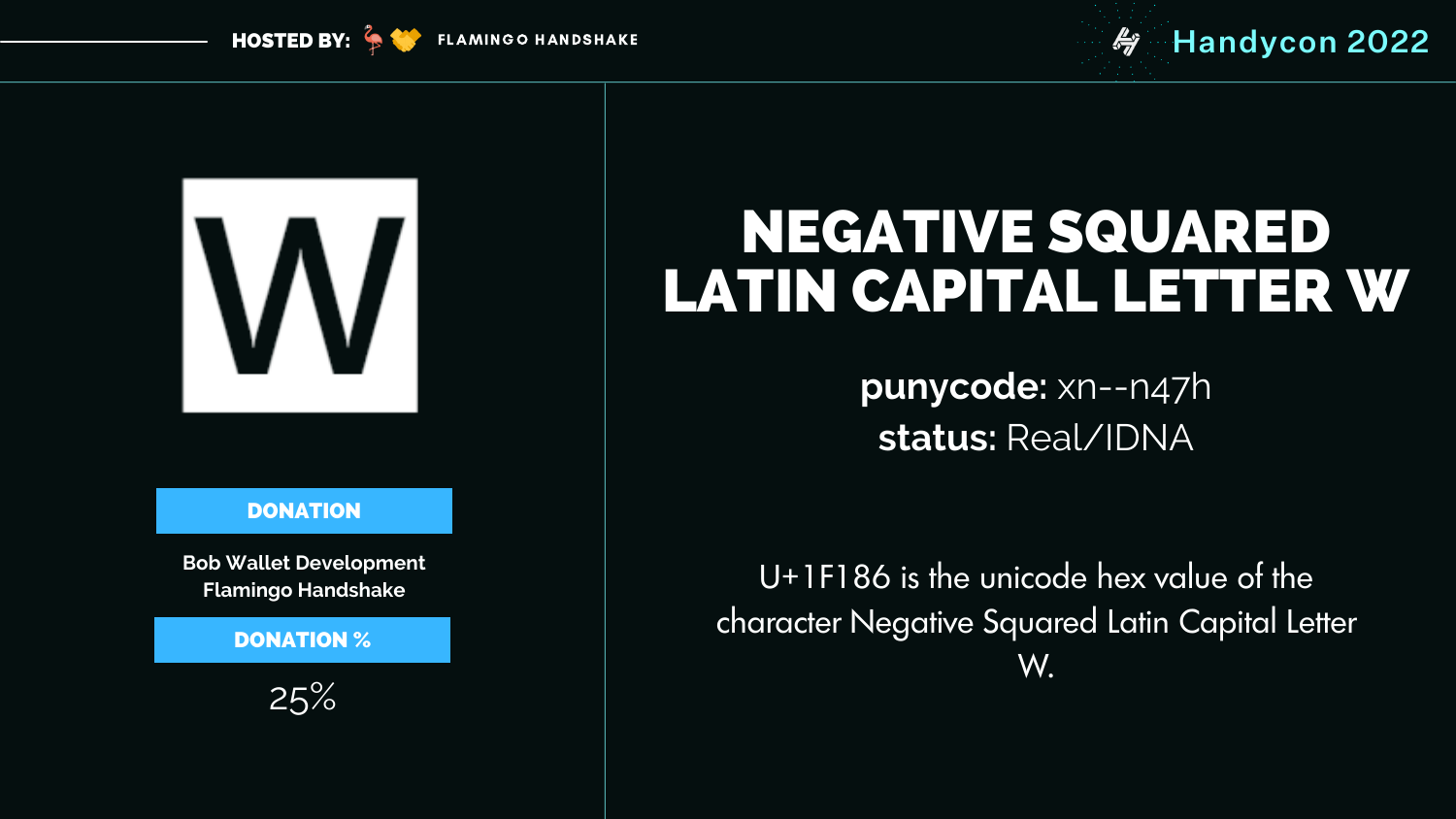#### DONATION





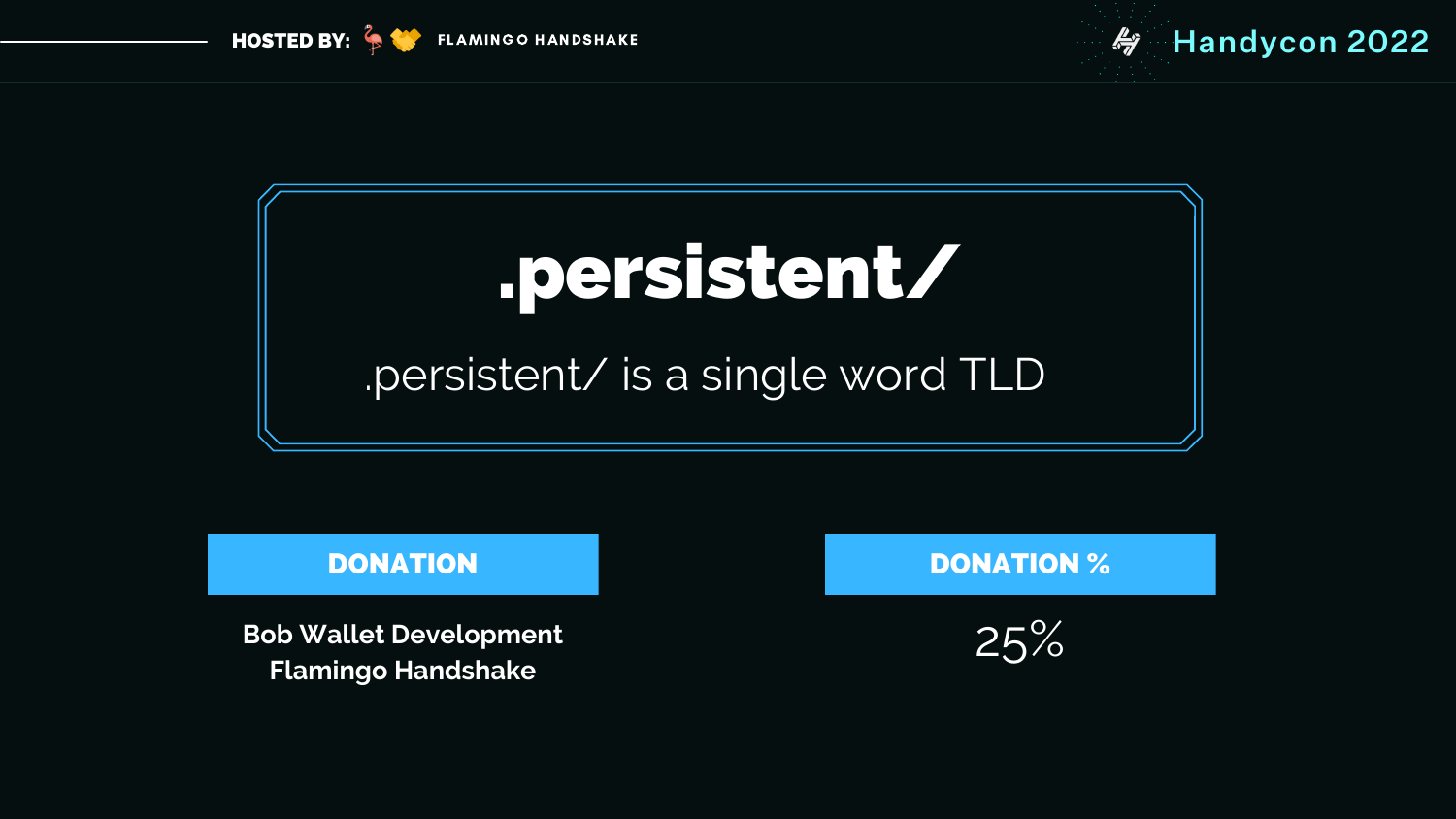### DONATION



#### DONATION %





# [.goth/](http://tll.hns.to/) [.goth/](https://www.namebase.io/domains/joh) is a single word TLD



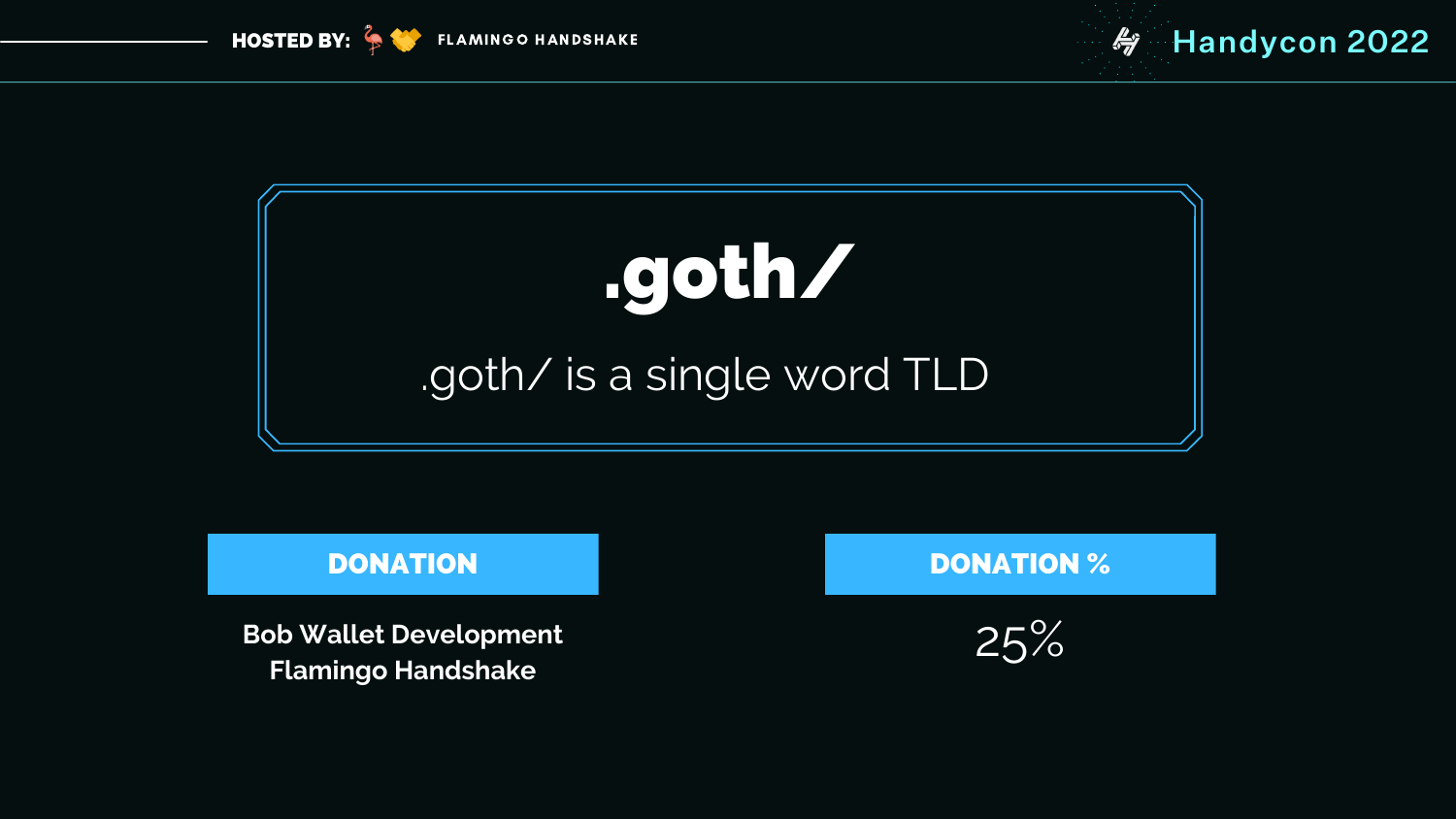### DONATION



#### DONATION %





# [.ipv4/](http://tll.hns.to/) .ipv4/ is a [single](https://www.namebase.io/domains/joh) word TLD



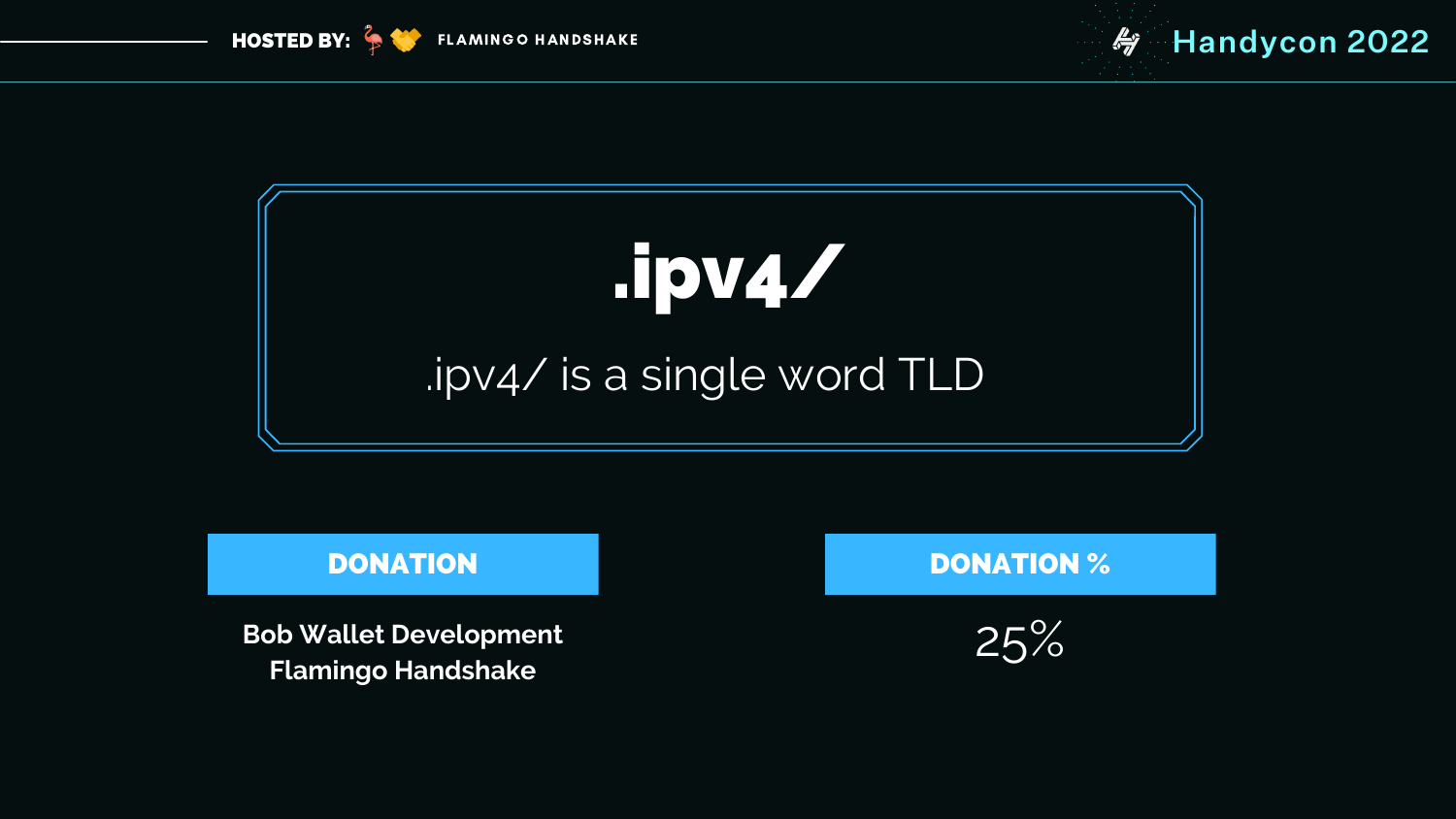### DONATION



#### DONATION %





# [.identity](http://tll.hns.to/)/ [.identity/](https://www.namebase.io/domains/joh) is a single word TLD.



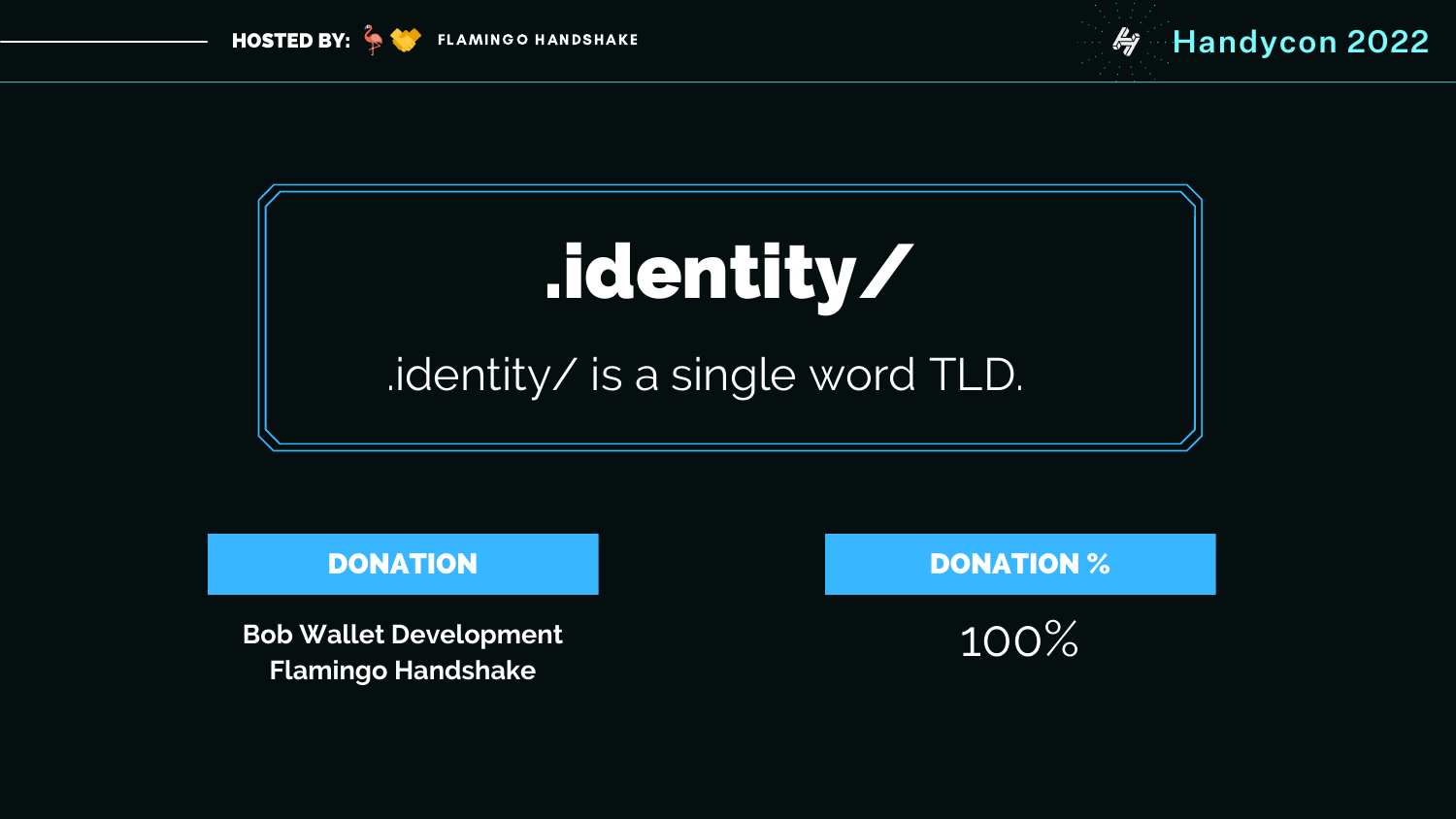# MEN'S ROOM

**punycode:** xn--o78h **status:** Real/IDNA **codepoints:** U+1F6B9

A stick-figure icon of a man, generally used to indicate a male restroom. The female equivalent is the Womens Symbol emoji.



**HOSTED BY:** 

25%

### **FLAMINGO HANDSHAKE Handycon 2022**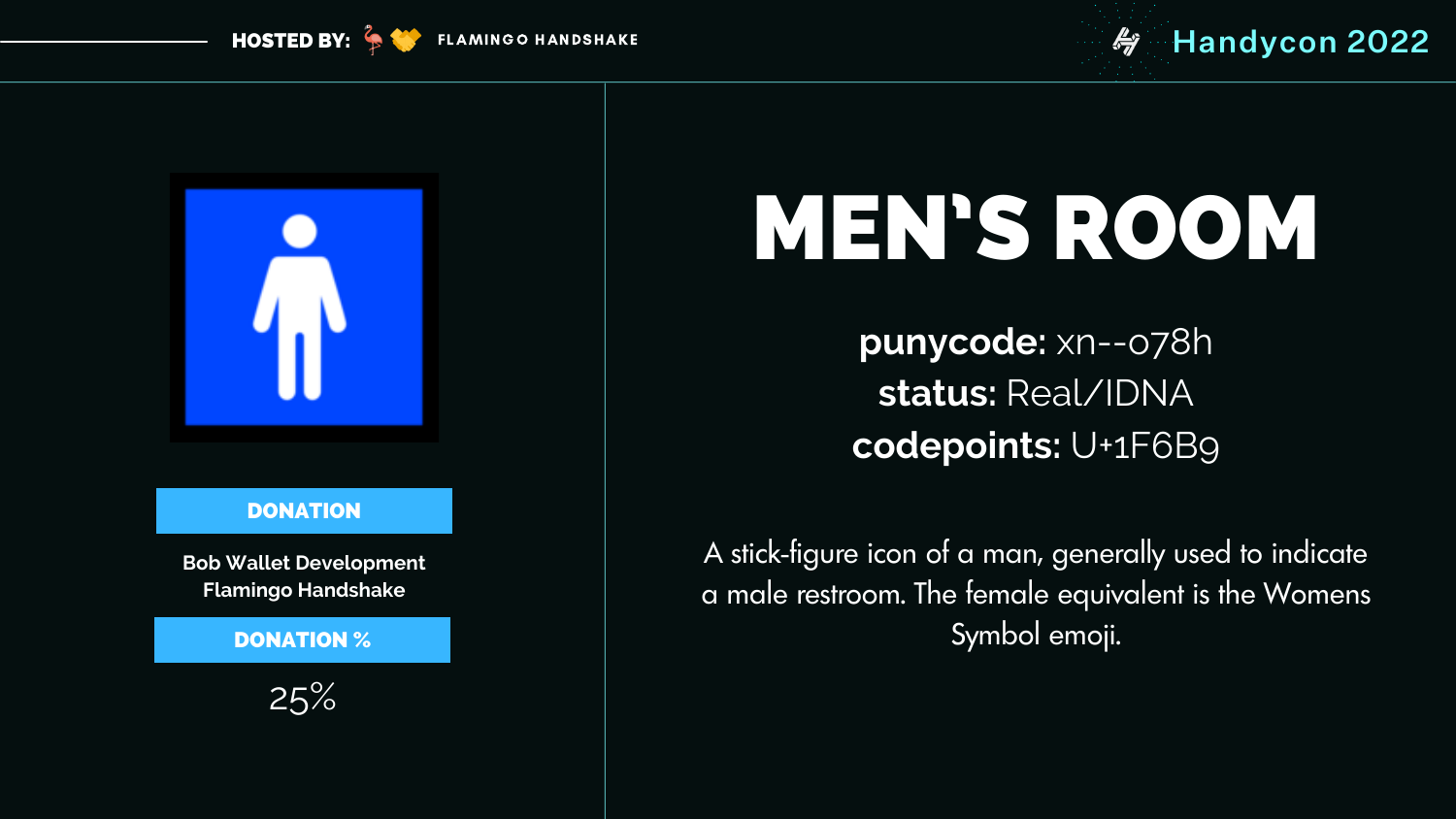



# [.rave/](http://tll.hns.to/)

**dWeb Foundation**

### DONATION



#### DONATION %

## [.rave/](https://www.namebase.io/domains/joh) is a single word TLD



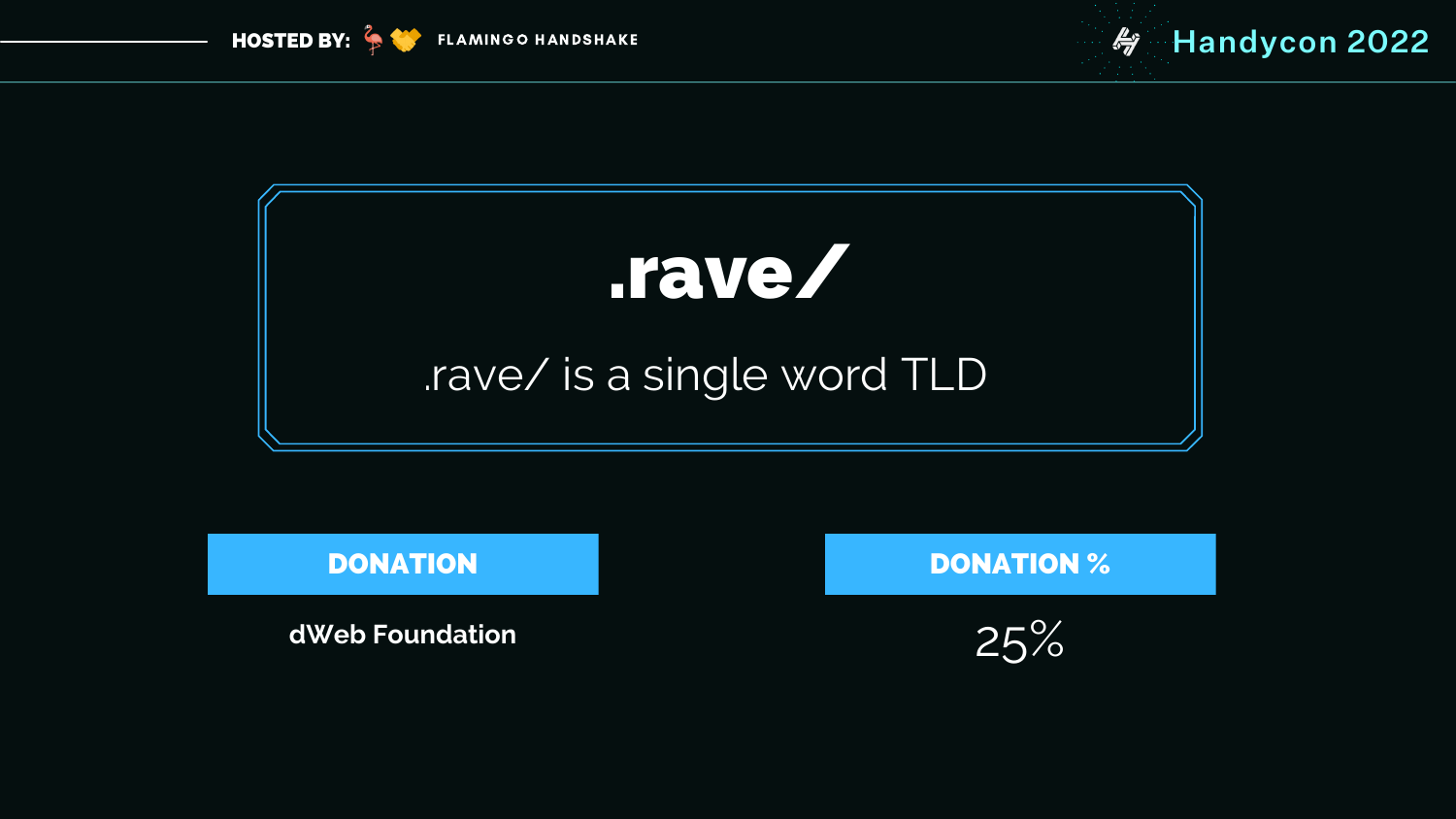### DONATION



#### DONATION %





# [.gen/](http://tll.hns.to/) .gen/ is a [single](https://www.namebase.io/domains/joh) word TLD.



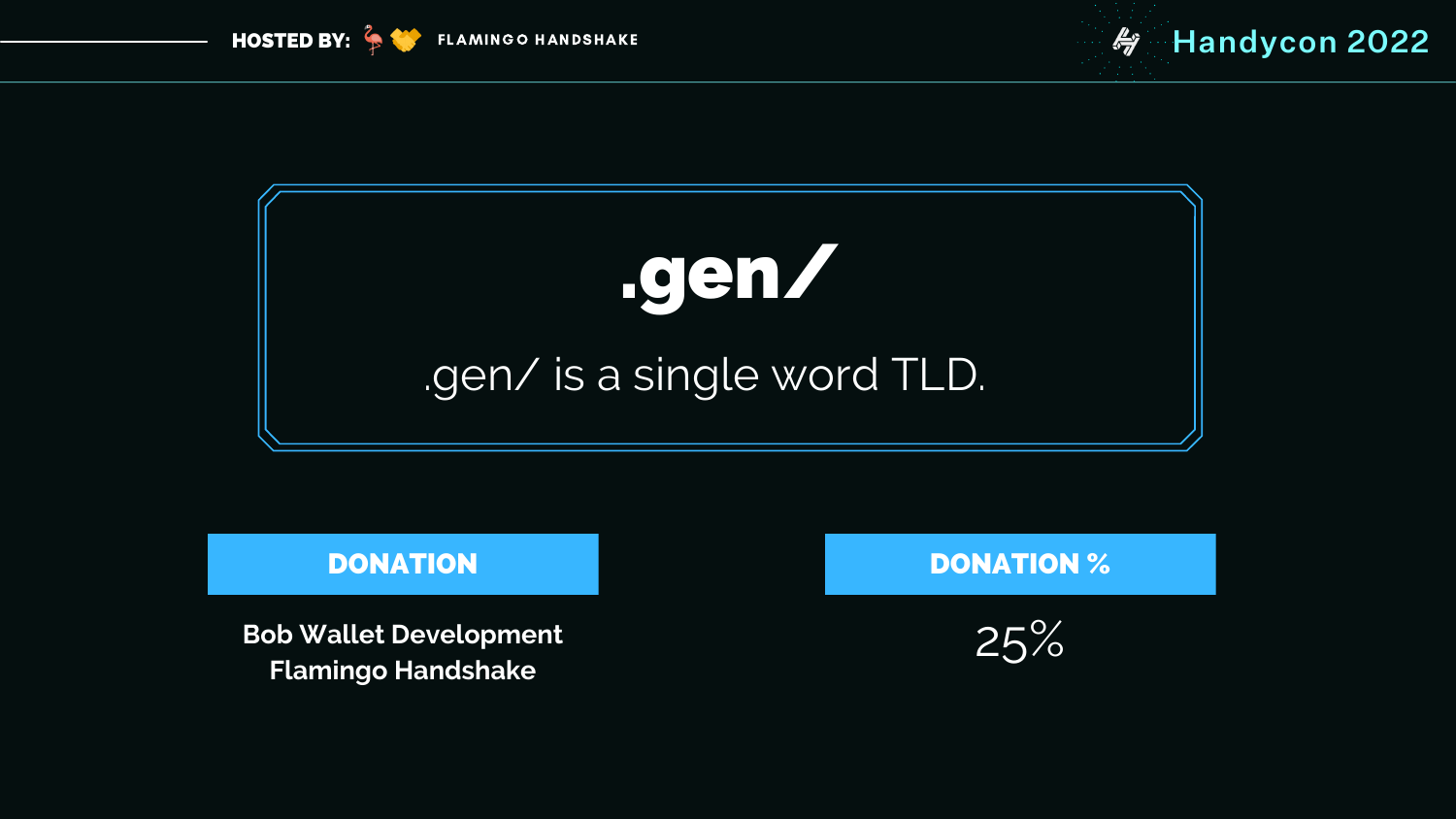

**HOSTED BY:**  $\frac{2}{3}$ 

# GRINNING CAT

**punycode:** xn--138h **status:** Real/IDNA **codepoints:** U+1F63A

A cartoon cat variant of Grinning Face. Depicted as yellow on major platforms. Grinning Cat was approved as part of Unicode 6.0 in 2010 under the name "Smiling Cat Face with Open Mouth" and added to Emoji 1.0 in 2015.

### FLAMINGO HANDSHAKE **handycon 2022**

**dWeb Foundation**

DONATION

25%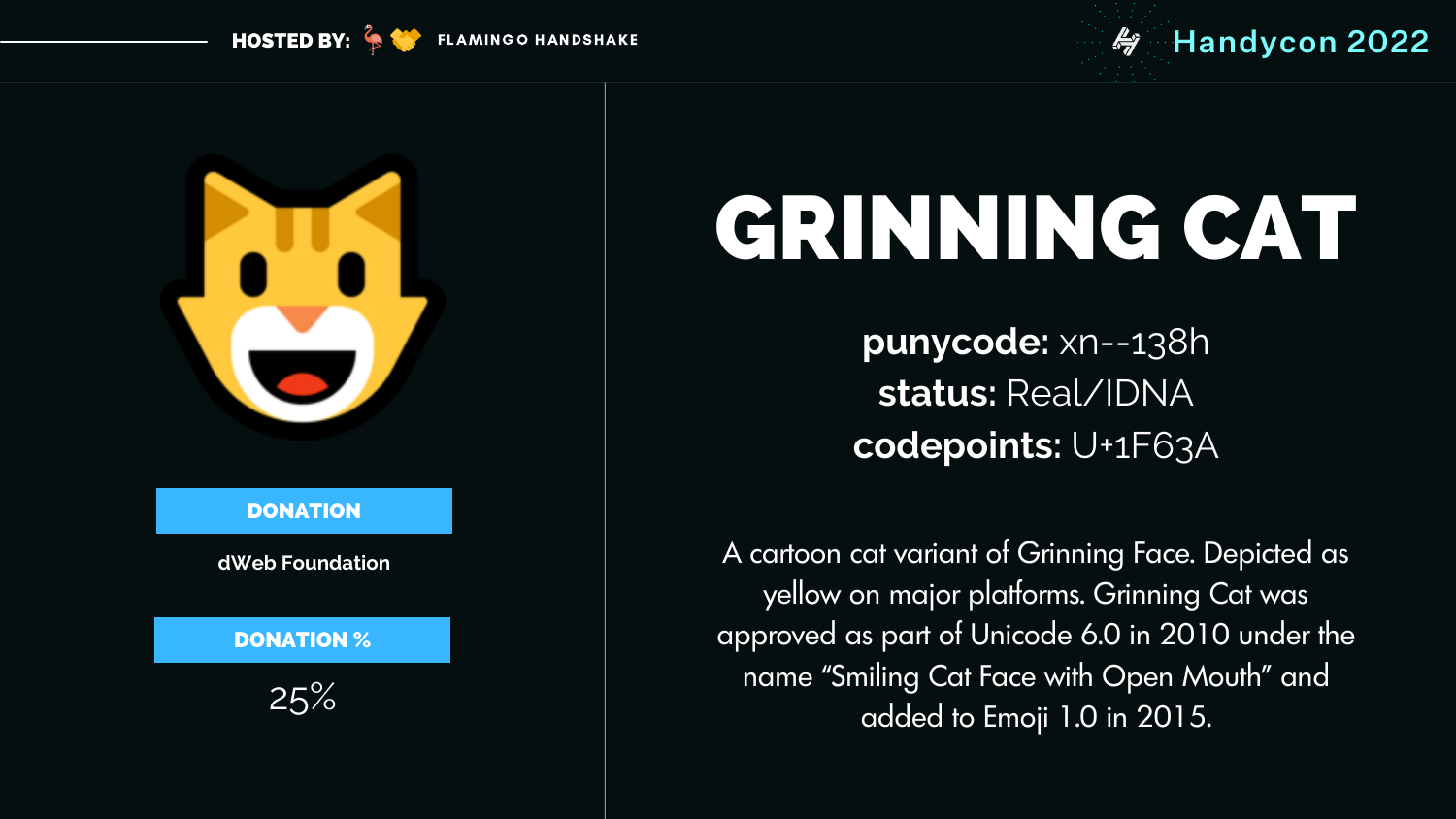

# DESKTOP COMPUTER

**punycode:** xn--sz8h **status:** Real/IDNA **codepoints:** U+1F5A5, U+FE0F

A desktop personal computer. Generally depicted as a black or gray monitor with a dark or blue screen.

FLAMINGO HANDSHAKE **handycon 2022** 

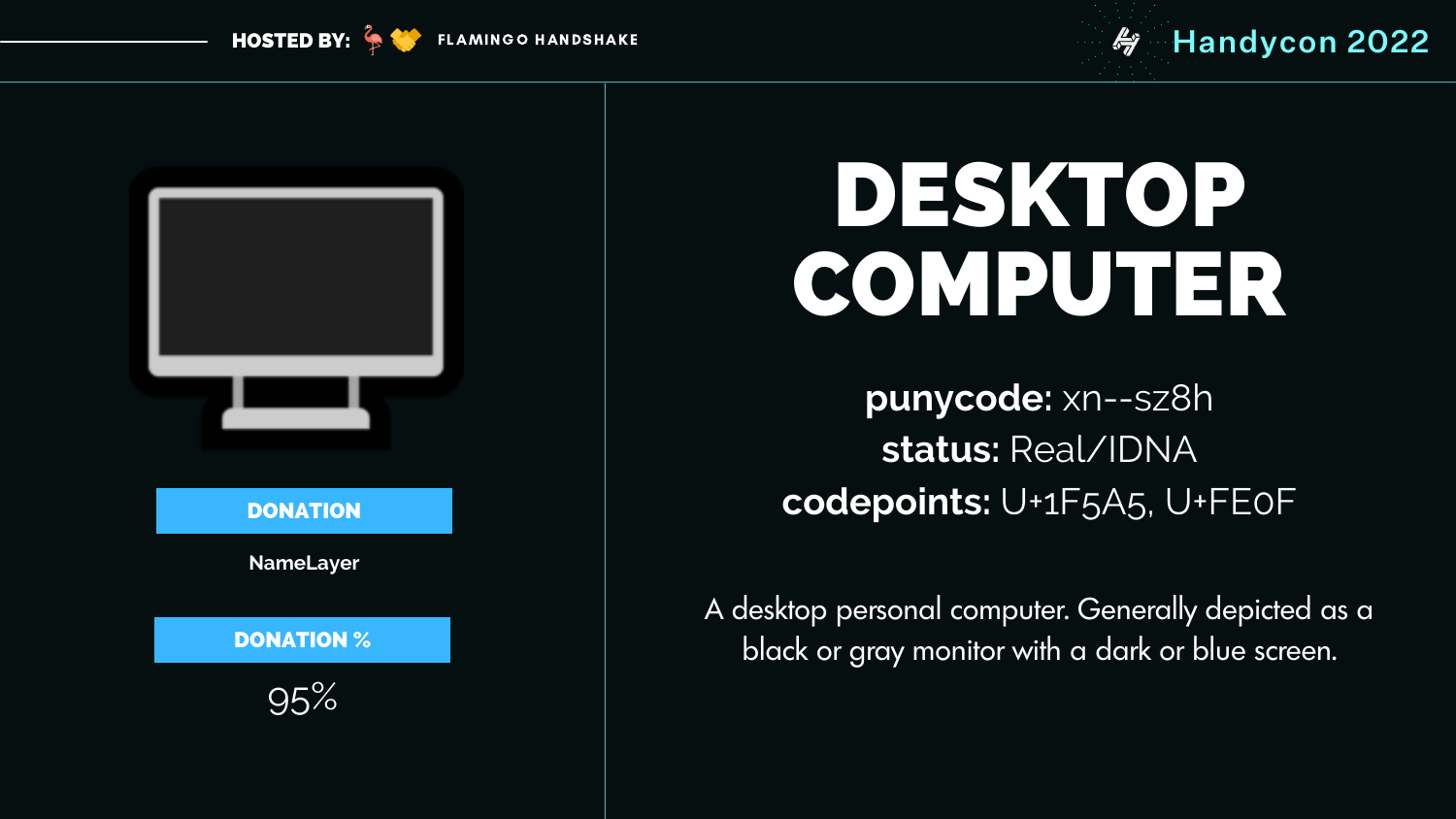**Flamingo Handshake Bob Wallet Development dWeb Foundation**

#### DONATION

## 5, 10, 10%

### DONATION %





# [.s/](http://tll.hns.to/) .s/ is a [single](https://www.namebase.io/domains/joh) letter TLD